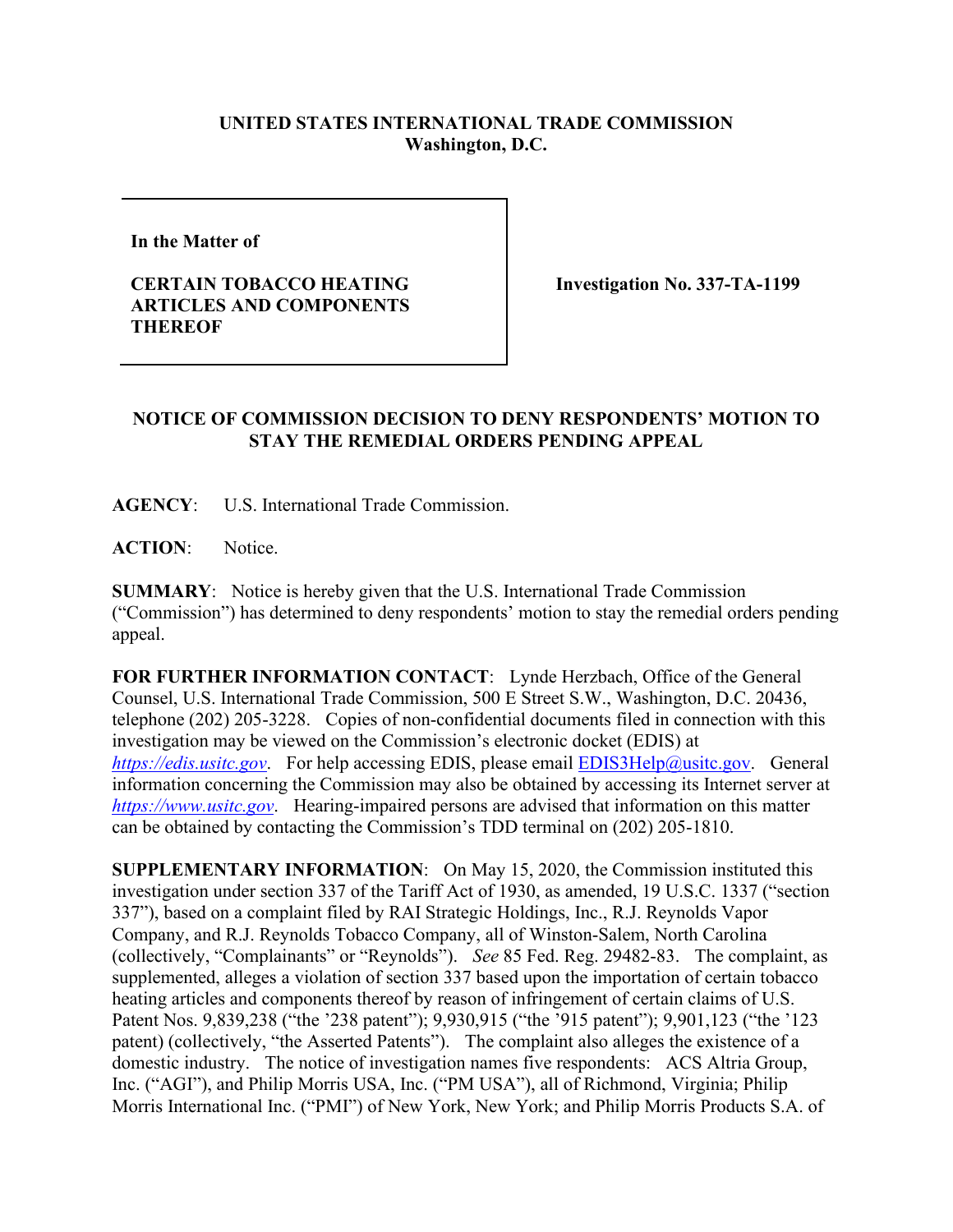Neuchatel, Switzerland (collectively, "Respondents"). *See id*. The Office of Unfair Import Investigations ("OUII") is also a party to the investigation. *See id*.

The Commission previously terminated respondents AGI and PMI from the investigation based on Complainants' partial withdrawal of the complaint. *See* Order No. 24 (Dec. 14, 2020), *unreviewed by* Comm'n Notice (Jan. 5, 2021).

On May 14, 2021, the presiding ALJ issued the final initial determination on violation ("FID"), which finds a violation of section 337 based on infringement of the '123 patent and the '915 patent and finds no violation as to the '238 patent.

On July 27, 2021, the Commission determined to review the FID in part. 86 Fed. Reg. 41509-11 (Aug. 2, 2021). Specifically, the Commission determined to review: (1) as to the '915 patent, the ALJ's construction of the limitation "electrical energy source" recited in asserted claims 1 and 3 and the FID's infringement, technical prong, and invalidity findings to the extent they may be affected by a modified claim construction; (2) as to the '123 patent, the FID's obviousness and domestic industry findings; and (3) as to the '238 patent, the FID's infringement finding. *Id*. The Commission also asked the parties to address a question related to the issues under review regarding the '915 patent. *Id*. The Commission further requested briefing on remedy, bonding, and the public interest. *Id*.

On September 29, 2021, the Commission found a violation of section 337 as to claims 1- 3, and 5 of the '915 patent and claims 27-30 of the '123 patent. 86 Fed. Reg. 54998-99 (Oct. 5, 2021). The Commission issued: (1) a limited exclusion order prohibiting the importation of tobacco heating articles and components thereof that infringe claims 1-3, and 5 of the '915 patent and claims 27-30 of the '123 patent; and (2) cease and desist orders directed to respondents PM USA and ACS. *Id.* The Commission determined that the public interest factors do not preclude issuance of the limited exclusion order or the cease and desist orders. *Id.* The Commission further determined that no bond was required during the period of Presidential review. *See* 19 U.S.C. 1337(j)(3).

On November 29, 2021, the period of Presidential review ended without disapproval by the President, *see* 19 U.S.C. 1337(j)(2).

On December 3, 2021, Philip Morris filed a motion requesting that the Commission stay the remedial orders pending the completion of its appeal to the Federal Circuit. On December 13, 2021, Reynolds filed a response in opposition to Philip Morris's motion to stay. OUII did not file a response.

On January 12, 2022, Philip Morris filed a Notice of Supplemental Authority concerning proceedings at the Patent Trial and Appeal Board ("PTAB"). On January 13, 2022, Reynolds filed a response that the PTAB proceedings are irrelevant to the pending motion to stay.